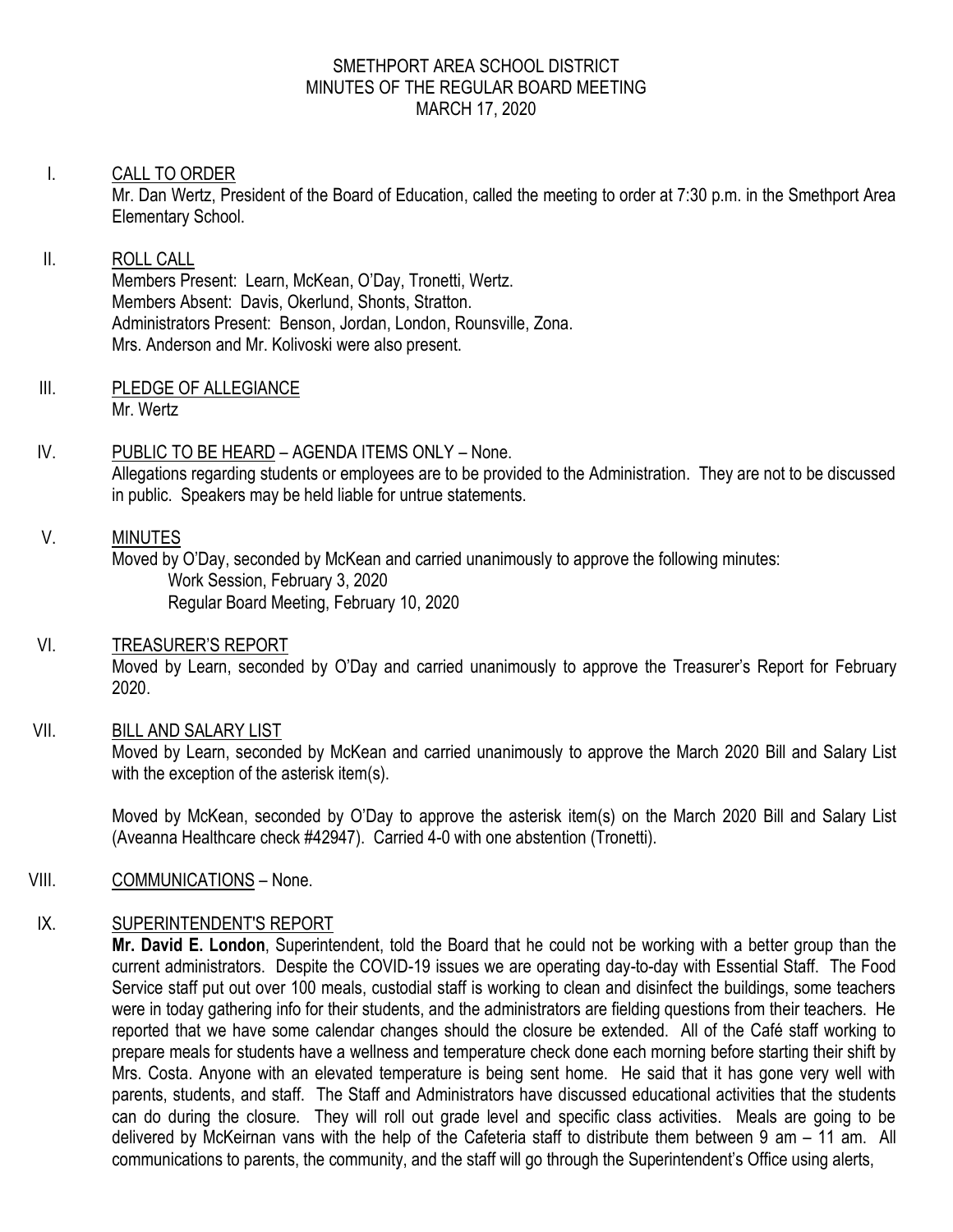our website, staff emails, and text messages to Administrators. He reported that Kevin has done a lot of work to put all of the alerts out, Kelly Schuler and DiAnn Cox have placed information on our District Facebook page, and many of our staff will be working from home, if needed. Staff may begin working under the summer schedule. He also reported that Eric Petrazio of McClure Company will come to do his presentation to the Board on the District savings from the ESCO project at a later time.

X. OLD BUSINESS – None.

#### XI. NEW BUSINESS

(Any new hires under New Business are hired subject to the restriction that the hire will not be finalized unless all of the ACT 168 requirements relative to provisional employment have been met. He/She shall not be permitted to work with or have direct contact with children until all of the mandates of ACT 168 of 2014 have been compiled and the results are determined to be satisfactory to the District).

- 1. Moved by O'Day, seconded by Learn and carried unanimously to renew VLN Partners as a Cyber School resource for the 2020-21 school year.
- 2. Moved by McKean, seconded by Tronetti and carried unanimously to approve the healthcare insurance premium deposit rate increase of 6% for the 2020-21 fiscal year.
- 3. Moved by McKean, seconded by Tronetti and carried unanimously to approve an Easement Agreement for work to be completed by the Smethport Borough as per recommendation from the District Solicitor.
- 4. Moved by Tronetti, seconded by O'Day and carried unanimously to approve a resolution regarding Cyber Charter School Reform.
- 5. Moved by McKean, seconded by Learn and carried unanimously to approve an Affiliation Agreement with Mansfield University of PA for student teacher placements.
- 6. Moved by Learn, seconded by Tronetti and carried unanimously to approve a Collective Bargaining Agreement with Smethport Area Education Association for the time period August 21, 2020 to August 20, 2023 (20/21, 21/22, 22/23).
- 7. Moved by Learn, seconded by McKean and carried unanimously to approve a Resolution regarding the restoration of the High School gymnasium, auditorium, music room, and cafeteria roofs.
- 8. Moved by Learn, seconded by Tronetti and carried unanimously to approve the appointment of Bill Stephen at Bachelor's, Step 1 as a science/chemistry substitute teacher for a medical leave. The appointment is contingent on not being able to find a regular education certified sub to take the position.
- 9. Moved by McKean, seconded by Learn and carried unanimously to approve a Letter of Resignation from Mrs. Andrea Yingling, Teacher effective February 29, 2020.
- 10. Moved by Learn, seconded by O'Day and carried unanimously to approve a Letter of Resignation from Mrs. Jennifer Mack, for retirement purposes, effective May 29, 2020. Mr. London thanked her for her years of service to the District.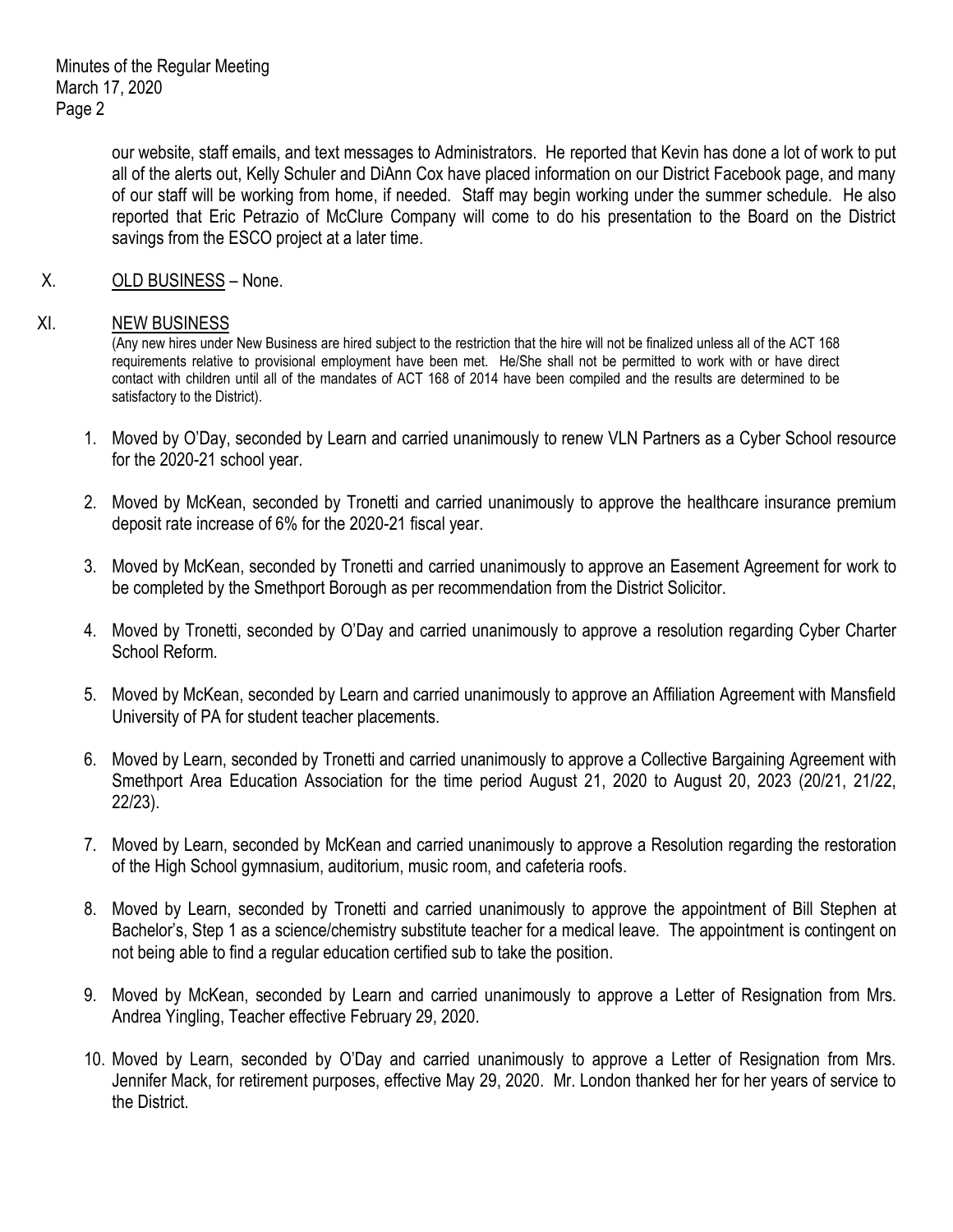11. Moved by McKean, seconded by Tronetti and carried unanimously to approve the following Fall Sports Coaching Supplemental positions for the 2020-21 school year:

Assistant Cross Country Coach.........................................................................TBD Assistant Volleyball Coach ..............................................................Michele Ruffner

- 12. Moved by O'Day, seconded by McKean and carried unanimously to approve the following policies and procedures:
	- #150 Title I Comparability of Services
	- #220 Student Expression / Distribution & Posting of Materials
	- #913 Non-school Organizations / Groups / Individuals
	- #233 Suspension and Expulsion
	- #311 Reduction of Staff
	- #333 Professional Development
	- #335 FMLA
	- #626 Procurement Procedure– Federal Programs Attachment
	- #806 Child Abuse
	- Safe2Say Procedures
- 13. Moved by Learn, seconded by O'Day and carried unanimously to approve the following addition(s) to the Substitute Support Staff list for the 2019-20 school year (pending proper paperwork): Dan Baker, Smethport, Custodial
- 14. Moved by McKean, seconded by Tronetti and carried unanimously to approve the following addition(s) to the Substitute C.L. McKeirnan's Drivers list for the 2019-20 school year (pending proper paperwork): Jeffrey Bricker, Port Allegany, Van
- 15. Moved by Learn, seconded by McKean and carried unanimously to approve the updates and modifications to the Disney Chaperone List as presented.
- 16. Moved by Tronetti, seconded by O'Day and carried unanimously to approve the following changes to the SASD School Calendar for the 2019-2020 School Year.
	- The Act 80 day scheduled for April 9, 2020 will be a regular school day.
	- Snow days scheduled for April 14, 15, 2020 will be regular school days.
	- The teacher professional development day scheduled for May 29, 2020 will be a regular school day.
	- $\bullet$  June 1, 2, 3, 4, 5, 2020 will be regular school days.
	- Graduation will be June 5, 2020.
	- June 8, 2020 will be an Act 80 day, in-service day for staff and the official last day of school for students.
	- June 9, 2020 will be an in-service day and the last day for staff.

## **INFORMATION ITEMS:**

- The Kindergarten field trip to the Old Red School House and Nature Center will take place on May 8, 2020. The 4<sup>th</sup> Grade field trip to the Buffalo Zoo will be take place on May 7, 2020.
- $\triangleright$  Eric Petrazio, McClure, will be here on March 17<sup>th</sup> to report on our calculated ESCO savings.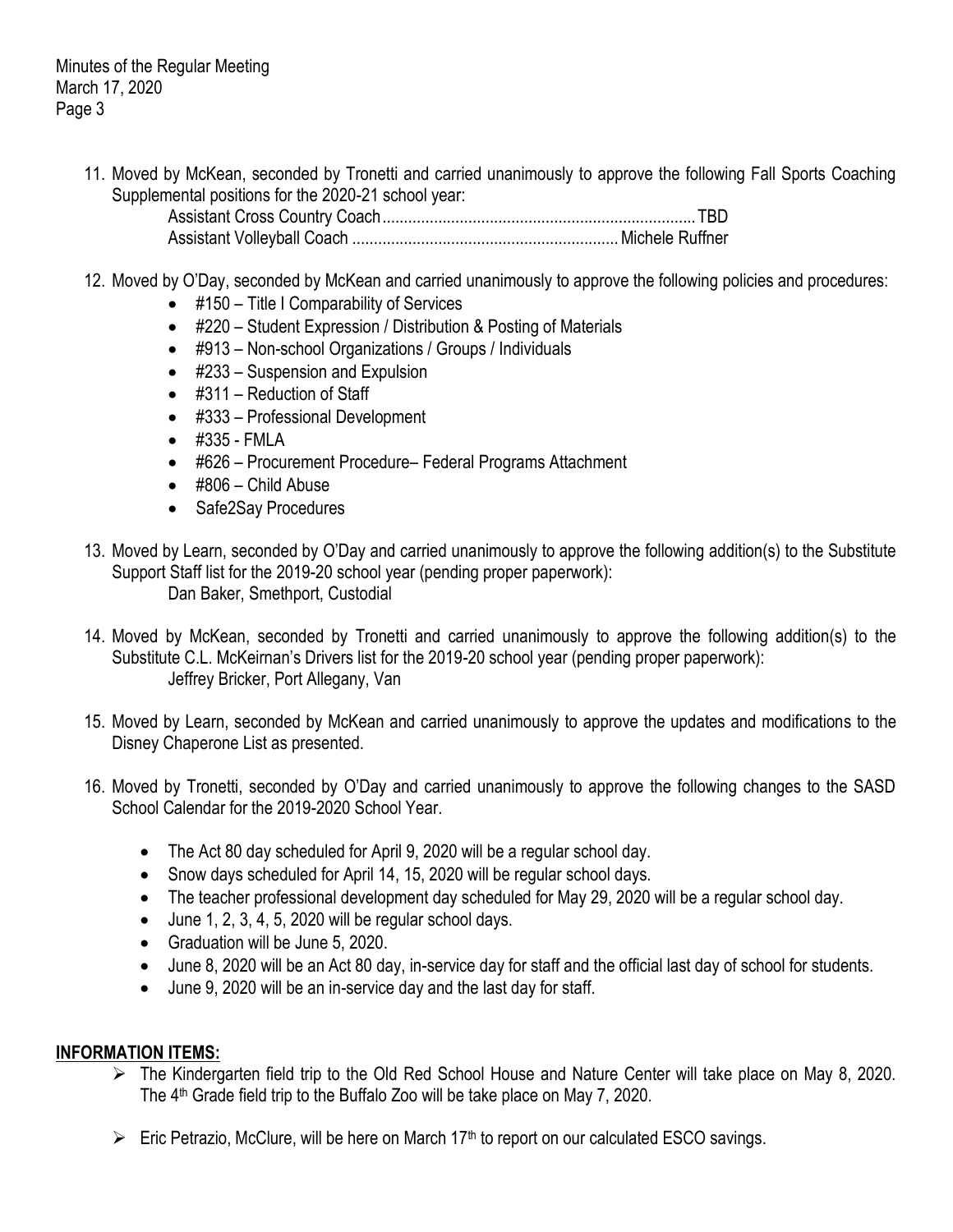Minutes of the Regular Meeting March 17, 2020 Page 4

- $\triangleright$  The Board of Education has been presented with the following policies and procedures for first reading with possible approval in April:
	- #222 Tobacco and Vaping Products Pupils
	- #323 Tobacco and Vaping Products Employees
	- #701 Facilities Planning
	- #702 Gifts, Grants, Donations
	- $\bullet$  #702.1 Crowdfunding
	- $\bullet$  #704 Maintenance
	- #705 Facilities and Workplace Safety
	- #707 Use of School Facilities
	- #709 Building Security
	- $\bullet$  #804 School Day
	- #805 Emergency Preparedness and Response
	- #805.1 Relations with Law Enforcement Agencies
	- #805.2 School Security Personnel
	- #810.1 School Bus Drivers and School Commercial Motor Vehicle Drivers
	- $\bullet$  #811 Bonding
	- #904 Public Attendance at School Events
	- #917 Parental/Family Involvement

## **COMMENDATIONS:**

- Congratulations and good luck to CTC Student Zachary Persing who recently participated in the Gannon University Hackathon in Erie on February 16<sup>th</sup>. He qualified for the event through a virtual online competition in November and earned his place to compete at the live, on-campus competition. Zachary received advanced cybersecurity educational training and competed for a full tuition scholarship to the university in Erie in addition to \$1,500 increase to his admission merit award if he chooses to attend Gannon and does not receive the full scholarship. Winners will be announced soon.
- $\triangleright$  A group of students from the Smethport Area School District are competing in the 4th Annual Manufacturing Contest. The group of students worked with the Allegheny Bradford Corporation (ABC) to study, interview and film for a two-minute video that captures "What's So Cool About Manufacturing?"

The Project is organized by Workforce Solutions for North Central PA along with an advisory committee made up of several regional partners. This year's sponsors include the PA Department of Community and Economic Development, PA Labor and Industry, Miller Fabrication Solutions, Domtar - Johnsonburg Mill, Horizon Technology Inc., Penn Pallet and JIT Tool and Die.

The public is able to view and vote for the Viewer's Choice Award. Please support us by watching our video and voting. Online voting opens on March 2, 2020 and you can vote daily from March 2, 2020 to March 4, 2020 at [https://www.whatssocool.org/contests/north-central-pa/.](https://www.whatssocool.org/contests/north-central-pa/)

Participants include: Fisher Szuba, Mara Ours, Brennan Donovan, Ruth Line, Caleigh Wolosewicz, Madison Faes, Emily Higley, and Haydn Riekofsky. Awards Ceremony: March 11, 2020. **UPDATE: The Smethport team won OUTSTANDING CAREER PATHWAY award.**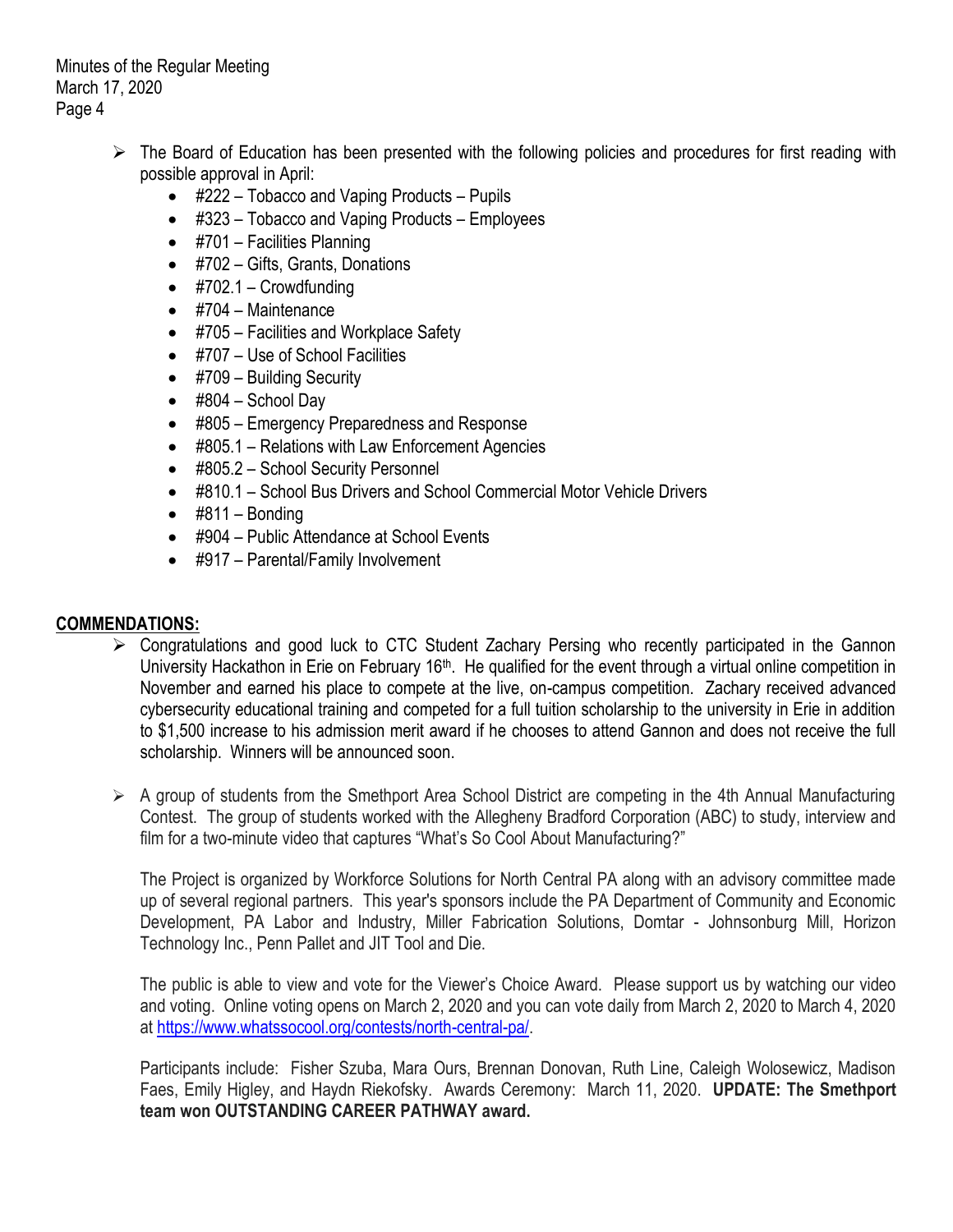Minutes of the Regular Meeting March 17, 2020 Page 5

#### **COMMENDATIONS cont.:**

- $\triangleright$  Congratulations to our Smethport DECA state qualifiers that traveled to Hershey, PA, last week to compete against 2,357 high school students in 61 business events. Each student took a written test in his/her event and performed in two role play scenarios in front of a judge. The PA state rankings are as follows:
	- Kassidy Didomizio Principles of Business Administration and Management  $17<sup>th</sup>$  place
	- Anna Holohan Marketing Communications  $5<sup>th</sup>$  place. Anna is also a Role Play Medal Winner.
	- Parker Jack Business Services Marketing  $19<sup>th</sup>$  Place
	- $\bullet$  Jordan Pavlock Quick Service Restaurant Management 10<sup>th</sup> Place
- $\triangleright$  Congratulations to the following students who were chosen from the High School Band to represent Smethport in the PMEA District 2 Band Festival at Thiel College: Celeste Baker, August Cox, Delanie DiFonzo, and Abbye McKeirnan played in a band of over 150 students from Cameron, Crawford, Erie, McKean, Potter, and Warren Counties.
- Congratulations to Kassidy Didomizio, Parker Jack and, Matthew Nolte on their participation in the PMEA District 2 Chorus Festival at Conneaut Area Sr. High School on January 18<sup>th</sup> – 19<sup>th</sup>. Congratulations to Parker on qualifying for the Region 2 chorus that will be held in February at Corry High School.
- $\triangleright$  Congratulations to the following Students of the Month Dominic Ritts, Jr. High and August Cox, Sr.-High. Also congratulations to Jaden Causer for being named CTC Student of the Week.
- $\triangleright$  The Pennsylvania High School Mock Trial Competition was held on Friday, January 31<sup>st</sup> and Wednesday, February 12<sup>th</sup> 2020 (playoff rounds were completed on this day) at the McKean County Courthouse. The competition, sponsored by the Young Lawyers Division of the Pennsylvania Bar Association (PBA YLD), bestows upon high school students firsthand experience with the American judicial system. The McKean County Bar Association supports our students by paying the registration fee for the competition and Mr. Tony Alfieri volunteers his time to work with the students. We had two additional volunteers this year, Miss Stephanie Smith and Ms. Lynn McBride. There were six (6) trials held on Friday, January 31, 2020. The top four (4) teams advanced to the playoff rounds. The four (4) teams that advanced to the District Finals were: Brockway, Otto-Eldred, Saint Marys, and Smethport. Brockway and Smethport were 2-0 and Otto-Eldred and Saint Marys were 1-1. The coordinator paired Smethport against Otto-Eldred for the semi-finals and we won, advancing us to the finals. Finals took place on Monday, February 24<sup>th</sup> against Saint Marys. We lost the final round.

"This year's case, Addison Babbage v. Ruffed Grouse High School, LLC, is a civil case to determine whether the defendant is liable for failing to address cyberbullying at a private school." <https://www.pabar.org/site/For-the-Public/Mock-Trial-Competition>

The Mock Trial Team consisted of 20 participants. 15 main roles and 5 understudies.

- Main Roles: **Prosecution** Attorneys Griffin Hess, Anna Holohan & Parker Jack
- Witnesses August Cox, Kassidy DiDomizio, & Kelsey Martin
- **Defense** Attorneys Kyler Alexis, Celeste (Baker) Austin, & Jordan Pavlock
- Witnesses Chase Burdick, Ashley Day, & Caroline Todd
- Timekeepers for both sides Nathan King, Charity Lapp, Elaina Murray, & Serena Smyntek